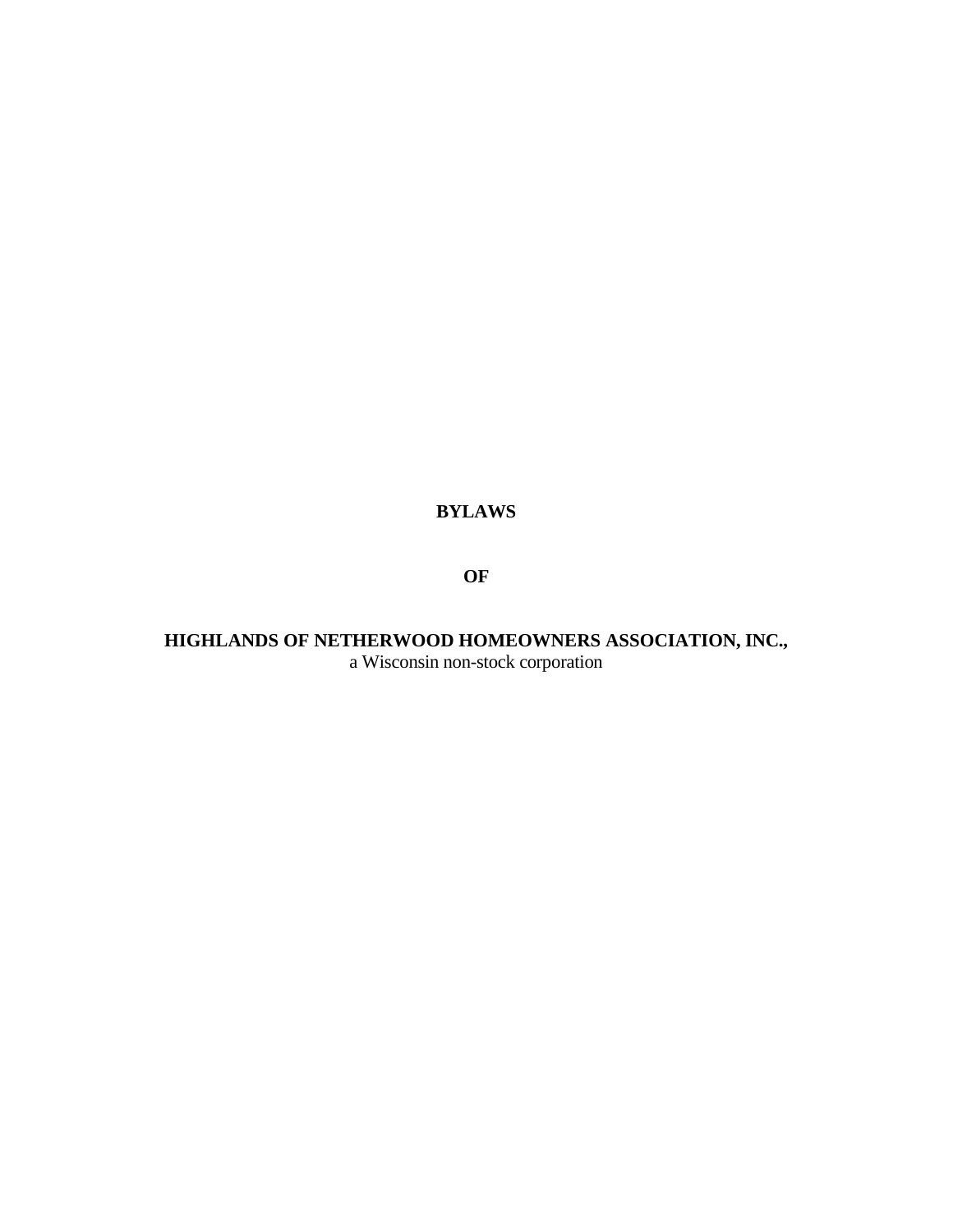# **TABLE OF CONTENTS**

# Page

| 1.1  |  |  |  |  |  |
|------|--|--|--|--|--|
| 1.2  |  |  |  |  |  |
|      |  |  |  |  |  |
|      |  |  |  |  |  |
|      |  |  |  |  |  |
| 3.1  |  |  |  |  |  |
| 3.2  |  |  |  |  |  |
| 3.3  |  |  |  |  |  |
| 3.4  |  |  |  |  |  |
| 3.5  |  |  |  |  |  |
| 3.6  |  |  |  |  |  |
| 3.7  |  |  |  |  |  |
| 3.8  |  |  |  |  |  |
| 3.9  |  |  |  |  |  |
| 3.10 |  |  |  |  |  |
| 3.11 |  |  |  |  |  |
| 3.12 |  |  |  |  |  |
| 3.13 |  |  |  |  |  |
|      |  |  |  |  |  |
|      |  |  |  |  |  |
| 4.1  |  |  |  |  |  |
| 4.2  |  |  |  |  |  |
| 4.3  |  |  |  |  |  |
| 4.4  |  |  |  |  |  |
| 4.5  |  |  |  |  |  |
| 4.6  |  |  |  |  |  |
| 4.7  |  |  |  |  |  |
| 4.8  |  |  |  |  |  |
| 4.9  |  |  |  |  |  |
| 4.10 |  |  |  |  |  |
| 4.11 |  |  |  |  |  |
| 4.12 |  |  |  |  |  |
| 4.13 |  |  |  |  |  |
| 4.14 |  |  |  |  |  |
| 4.15 |  |  |  |  |  |
|      |  |  |  |  |  |
| 5.1  |  |  |  |  |  |
| 5.2  |  |  |  |  |  |
| 5.3  |  |  |  |  |  |
| 5.4  |  |  |  |  |  |
| 5.5  |  |  |  |  |  |
| 5.6  |  |  |  |  |  |
| 5.7  |  |  |  |  |  |
| 5.8  |  |  |  |  |  |
| 5.9  |  |  |  |  |  |
| 5.10 |  |  |  |  |  |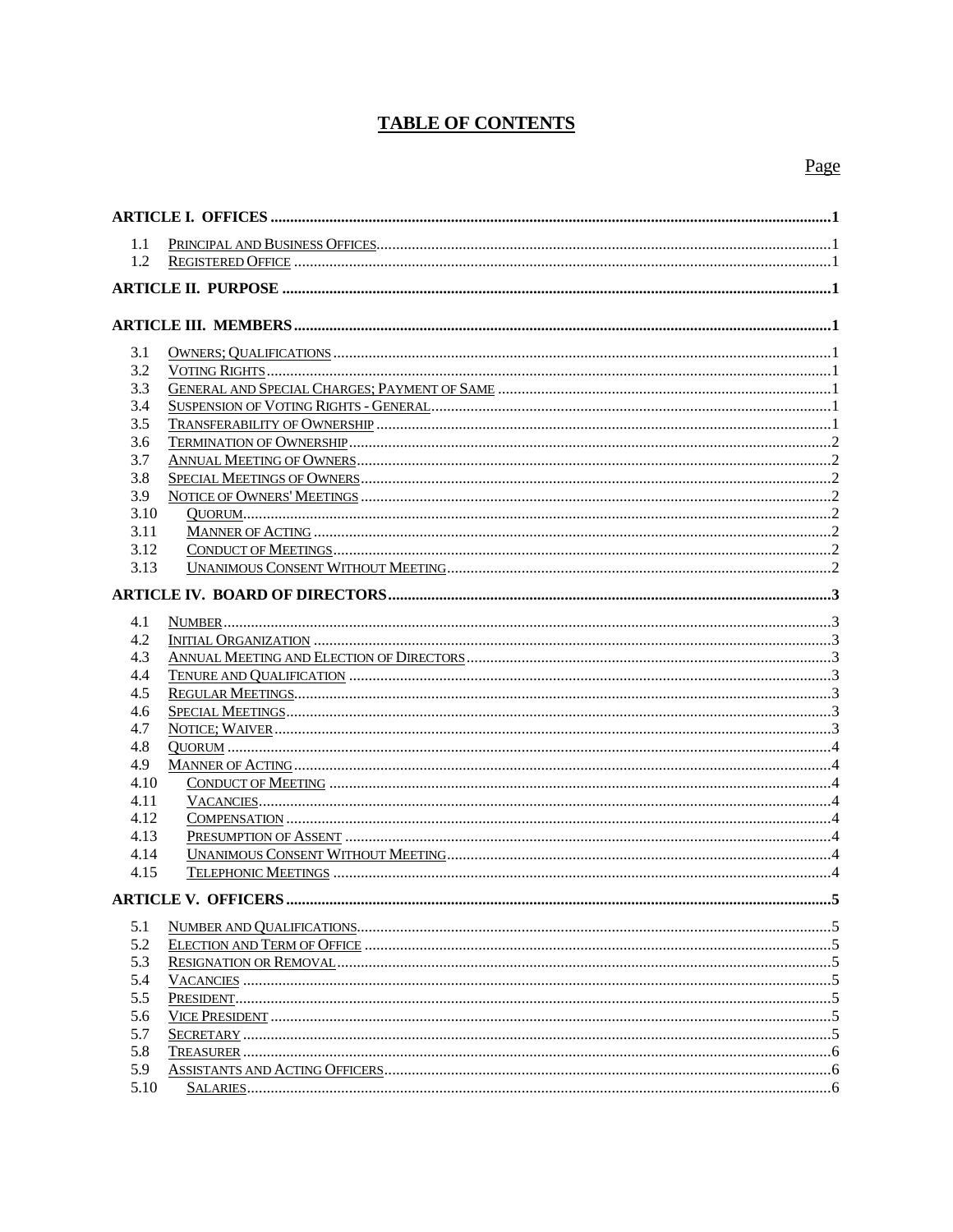| 6.1  |  |
|------|--|
| 6.2  |  |
| 6.3  |  |
| 6.4  |  |
| 6.5  |  |
| 6.6  |  |
| 6.7  |  |
| 6.8  |  |
| 6.9  |  |
| 6.10 |  |
| 6.11 |  |
|      |  |
|      |  |
| 7.1  |  |
| 7.2  |  |
| 7.3  |  |
| 7.4  |  |
| 7.5  |  |
| 7.6  |  |
|      |  |
|      |  |
|      |  |
| 9.1  |  |
| 9.2  |  |
|      |  |
|      |  |
|      |  |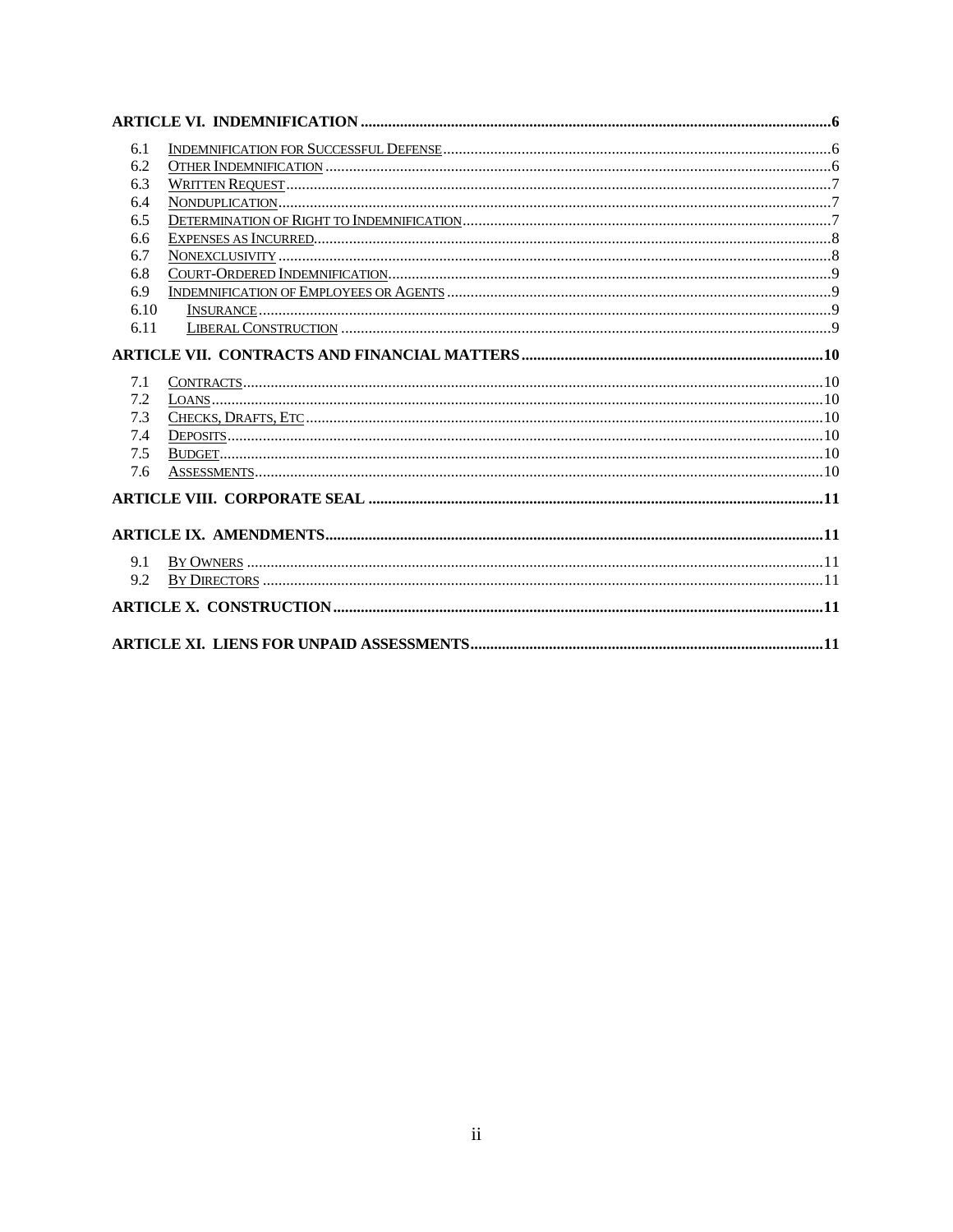#### **ARTICLE I. OFFICES**

1.1 Principal and Business Offices. Highlands of Netherwood Homeowners Association, Inc. (the "Association") may have such principal and other business offices as the Board of Directors may designate or as the business of the Association may require from time to time.

1.2 Registered Office. The registered office of the Association required by the Wisconsin Statutes to be maintained in the State of Wisconsin may be, but need not be, identical with the principal office in the State of Wisconsin, and the address of the registered office may be changed from time to time by the Board of Directors or by the registered agent. The business office of the registered agent of the Association shall be identical to such registered office.

### **ARTICLE II. PURPOSE**

The purpose of the Association shall be to carry out the functions of the Association, as set forth in the Amended and Restated Declaration of Covenants, Conditions and Restrictions for Highlands of Netherwood, dated December 13, 2019, recorded with the Dane County Register of Deeds, December 13, 2019 as Document No. 5548495 (the "Declaration"), concerning the Plat of Highlands of Netherwood (the "Subdivision"), which Declaration may be amended from time to time, and to engage in any lawful activity within the purposes for which Associations may be organized under Chapter 181 of the Wisconsin Statutes.

### **ARTICLE III. MEMBERS**

3.1 Owners; Qualifications. As set forth in Section 2.2 of the Declaration, Each Lot Owner in the Subdivision (individually, an "Owner"; collectively, the "Owners") shall be a member of the Association and membership shall pass with title to a Lot.

3.2 Voting Rights. Owners shall be entitled to exercise the number of votes set forth in Section 2.2 of the Declaration.

3.3 General and Special Charges; Payment of Same. General and special charges, if any, shall be levied against the Owners in accordance with the Declaration.

3.4 Suspension of Voting Rights - General. As set forth in Section 2.2 of the Declaration, any Owner who is delinquent in paying such charges to the Association shall be subject to suspension of voting rights until such time as the delinquent charges are paid. An Owner's voting rights may also be suspended by the vote of two-thirds of the Board of Directors if such Owner is in violation of any term or condition of the Declaration. The Board of Directors shall have the authority to establish policies and procedures relating to the suspension of Ownerships and the reinstatement of suspended Ownerships.

3.5 Transferability of Ownership. As set forth in the Declaration, Ownership in the Association is appurtenant to and shall not be separated from the Lots described therein.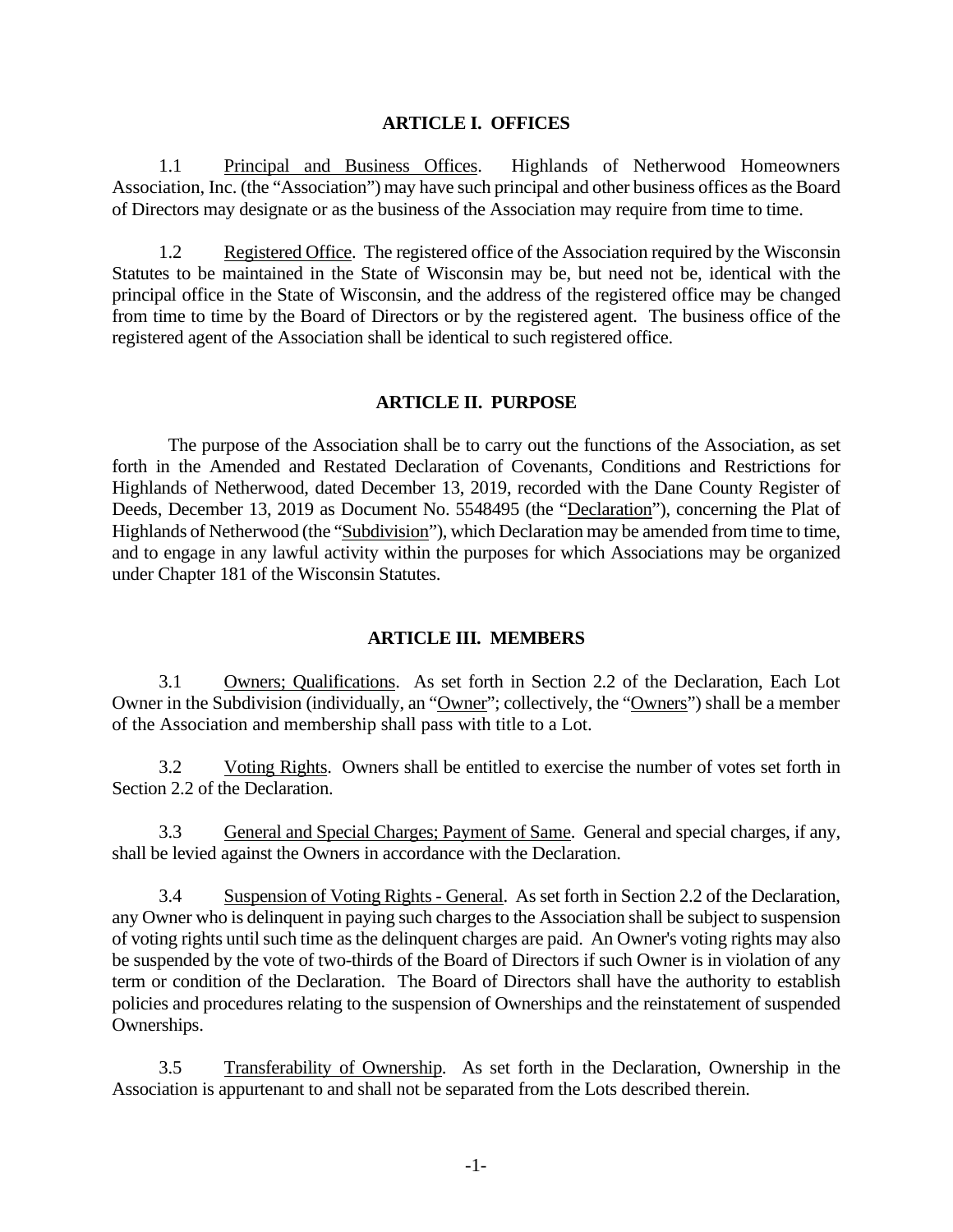3.6 Termination of Ownership. Ownership shall be terminated only upon conveyance by an Owner of fee simple title or land contract vendee's interest to said Owner's Lot.

3.7 Annual Meeting of Owners. An annual meeting of the Owners shall be held within 30 days after the preparation of the year-end financial statements as prepared by the Association or its accountant. The meeting shall be at a date and time determined by the Board of Directors and shall be for the purpose of electing directors and for the transaction of such other business as may come before the meeting.

3.8 Special Meetings of Owners. Special meetings of the Owners may be called by the President, the Board of Directors, or by Owners having one-quarter of the votes entitled to be cast at such meeting.

3.9 Notice of Owners' Meetings. Written notice stating the place, day and hour of the meeting and, in the case of a special meeting, the purpose or purposes for which the meeting is called, shall be communicated or sent not less than 10 nor more than 50 days before the date of the meeting, unless a different time is provided in Chapter 181 of the Wisconsin Statutes, the Articles of Incorporation or these Bylaws. The notice shall be delivered either personally or by mail, by or at the direction of the President, the Secretary, or other Officer, or person calling the meeting, to each Owner entitled to vote at such meeting. If mailed, such notice shall be deemed delivered when deposited in the United States mail addressed to the Owner at the Owner's address as it appears on the records of the Association, with postage thereon prepaid. Notice may also be given by publishing a class 2 notice, under Chapter 985 of the Wisconsin Statutes, in any newspaper in general circulation in Dane County, Wisconsin.

3.10 Quorum. Owners holding one-half of the votes entitled to be cast, either present in person or represented by proxy, shall constitute a quorum at a meeting of Owners.

3.11 Manner of Acting. The act of a majority of the votes entitled to be cast by Owners present in person or represented by proxy at a meeting at which a quorum is present shall be the act of the Owners, unless a greater proportion is required by the Articles of Incorporation, Chapter 181 of the Wisconsin Statutes, or these Bylaws.

3.12 Conduct of Meetings. The President or, in his or her absence, any Owner chosen by a majority of the Owners present, shall call meetings of the Owners to order and shall act as the Chairperson of such meetings. The Chairperson may appoint any Owner to act as Secretary of the meeting.

3.13 Unanimous Consent Without Meeting. Any action required or permitted by the Articles of Incorporation, these Bylaws, or any provision of law to be taken by the Owners at a meeting or by resolution may be taken without a meeting if a consent in writing setting forth the actions so taken shall be signed by all the Owners.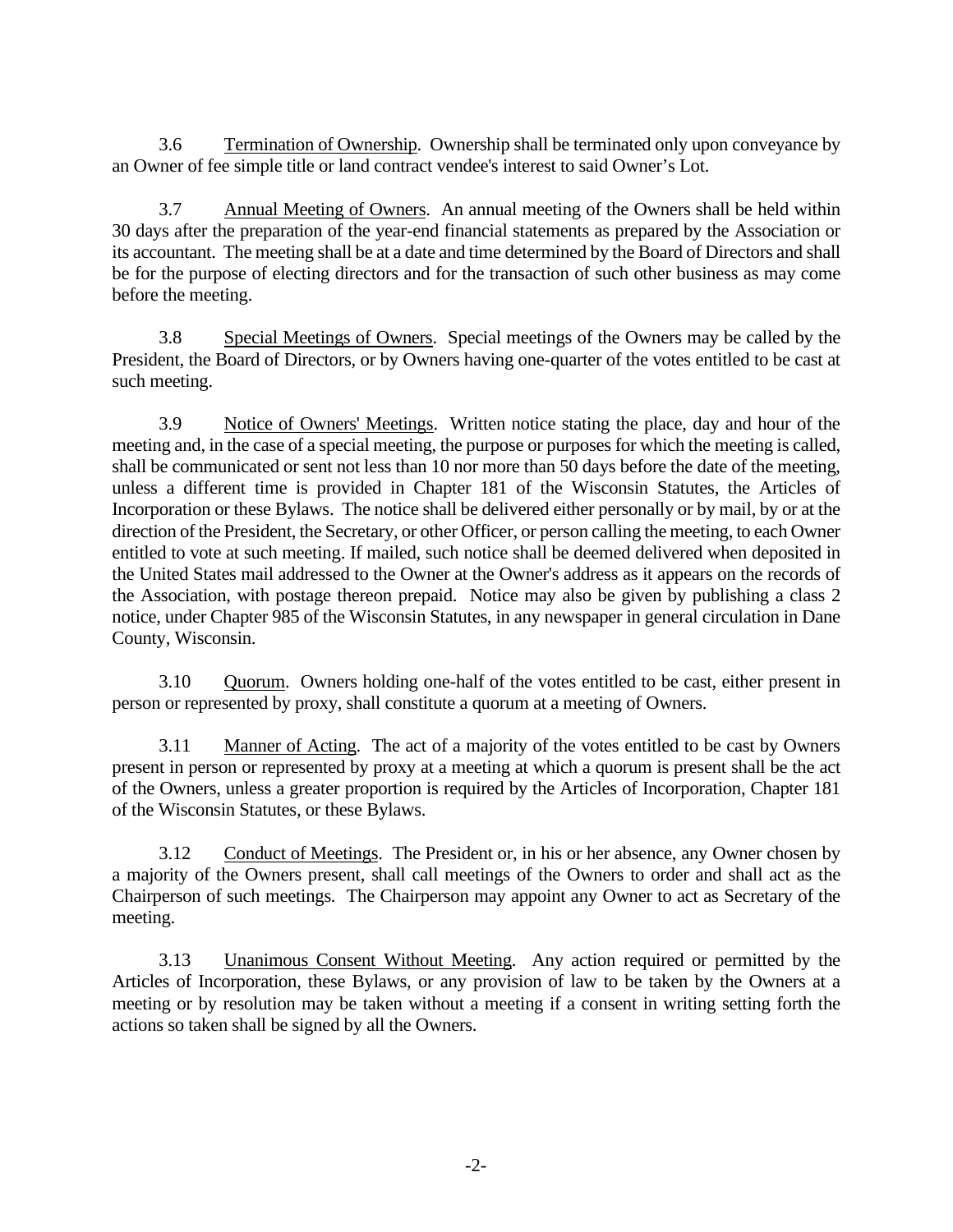## **ARTICLE IV. BOARD OF DIRECTORS**

4.1 Number. The business and affairs of the Association shall be governed by a Board of Directors consisting of three (3) persons. These Bylaws may be amended to enlarge or reduce the number of directors except that the number of directors shall not be reduced to less than three (3). The Association shall have three (3) initial directors.

4.2 Initial Organization. Notwithstanding any provision set forth in these Bylaws to the contrary, as set forth in Section 2.4 of the Declaration, the Developer (as defined therein) shall be entitled to appoint all Directors, who shall have all of the rights and powers reserved to the Board of Directors under these Bylaws and who shall serve until the first to occur of:(i) Developer's conveyance of the final Lot owned by Developer to a third-party purchaser; or (ii) Developer's election to waive its right to control. Such initial members of the Board of Directors shall continue to serve until a new slate of directors is elected at an annual meeting.

4.3 Annual Meeting and Election of Directors. The annual meeting of the Board of Directors shall be held without other notice than this bylaw immediately after the annual meeting of Owners. Such meeting shall be for the purpose of electing officers and to conduct such other business as may come before the meeting.

4.4 Tenure and Qualification. Each director shall hold office until the next annual meeting of Owners and until his or her successor shall have been elected, or until his or her prior death, resignation or removal. A director may be removed from office for cause by the Owners if, at a meeting of Owners called for that purpose, the number of votes cast to remove the director exceeds the number of votes cast not to remove him or her. A director may resign at any time by filing his or her written resignation with the Secretary of the Association.

4.5 Regular Meetings. The Board of Directors may provide, by resolution, the time and place for the holding of regular meetings without other notice than such resolution.

4.6 Special Meetings. Special meetings of the Board of Directors may be called by or at the request of the President, Vice President or any two directors. The President, Vice President or any two directors calling any special meeting of the Board of Directors may fix any place as the place for holding any special meeting of the Board of Directors, and if no other place is fixed the place of meeting shall be the principal business office of the Association in Dane County, Wisconsin.

4.7 Notice; Waiver. Notice of annual and special meetings of the Board of Directors shall be given by telephone or by written notice delivered personally or by mail or telegram to each director at his/her business address or at such other address as such director shall have designated in writing filed with the Secretary. Notice in the case of telephone, personal delivery or telegram shall be given not less than forty-eight (48) hours prior to the time of the meeting. If mailed, such notice shall be delivered at least ninety-six (96) hours prior to the meeting and shall be deemed to be delivered when deposited in the United States mail so addressed, with postage thereon prepaid. Whenever any notice whatever is required to be given to any director of the Association under the Articles of Incorporation or Bylaws or any provision of law, a waiver thereof in writing, signed at anytime, whether before or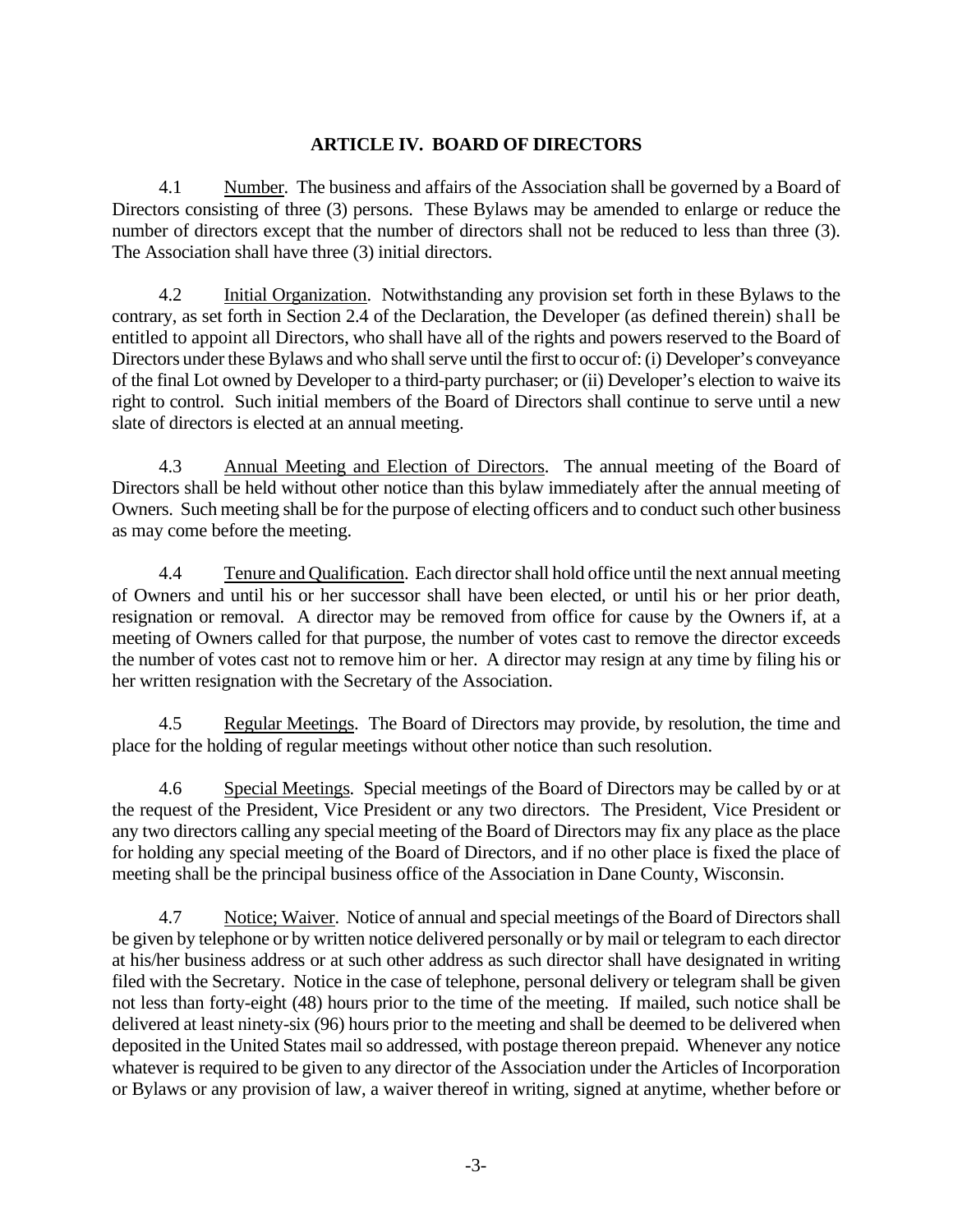after the time of meeting, by the director entitled to such notice, shall be deemed equivalent to the giving of such notice. The attendance of a director at a meeting shall constitute a waiver of such notice of such meeting, except where a director attends because the meeting is not lawfully called or convened. Neither the business to be transacted at, nor the purpose of, any annual or special meeting of the Board of Directors need be specified in the notice or waiver of notice of such meeting. No notice need be given for a regular meeting when the time and place of such regular meeting has been fixed by a duly adopted resolution of the Board of Directors.

4.8 Quorum. Except as otherwise provided by law, by the Articles of Incorporation or these Bylaws, a majority of the number of directors shall constitute a quorum for the transaction of business at any meeting of the Board of Directors. A majority of directors present (though less than a quorum) may adjourn the meeting from time to time without further notice.

4.9 Manner of Acting. The act of the majority of the directors present at a meeting at which a quorum is present shall be the act of the Board of Directors, unless the act of a greater number is required by law or by the Articles of Incorporation or these Bylaws.

4.10 Conduct of Meeting. The President and in the President's absence, any director chosen by the directors present shall call meetings of the Board of Directors to order and shall act as the Chairperson of such meetings. The Chairperson may appoint any director or other person to act as Secretary of the meeting.

4.11 Vacancies. Any vacancy occurring in the Board of Directors, including a vacancy created by an increase in the number of directors, shall be filled until the next succeeding annual election of directors by the affirmative vote of a majority of the directors in office, although less than a quorum.

4.12 Compensation. No salaries shall be paid to any of the Directors.

4.13 Presumption of Assent. A director of the Association who is present at a meeting of the Board of Directors at which action on any corporate matter is taken shall be presumed to have assented to the action taken unless his or her dissent shall be entered in the minutes of the meeting or unless he or she shall file his or her written dissent to such action with the person acting as the Secretary of the meeting before the adjournment thereof or shall forward such dissent by registered mail to the Secretary of Association immediately after the adjournment of the meeting. Such right to dissent shall not apply to a director who voted in favor of such action.

4.14 Unanimous Consent Without Meeting. Any action required or permitted by the Articles of Incorporation or Bylaws or any provision of law to be taken by the Board of Directors at a meeting or by resolution may be taken without a meeting if a consent in writing setting forth the actions so taken, shall be signed by all the directors then in office.

4.15 Telephonic Meetings. Any action required or permitted by the Articles of Incorporation or Bylaws or any provision of law to be taken by the Board of Directors at a meeting may be taken through the use of any means of communication by which (a) all participating directors may simultaneously hear each other during the meeting, or (b) all communication during the meeting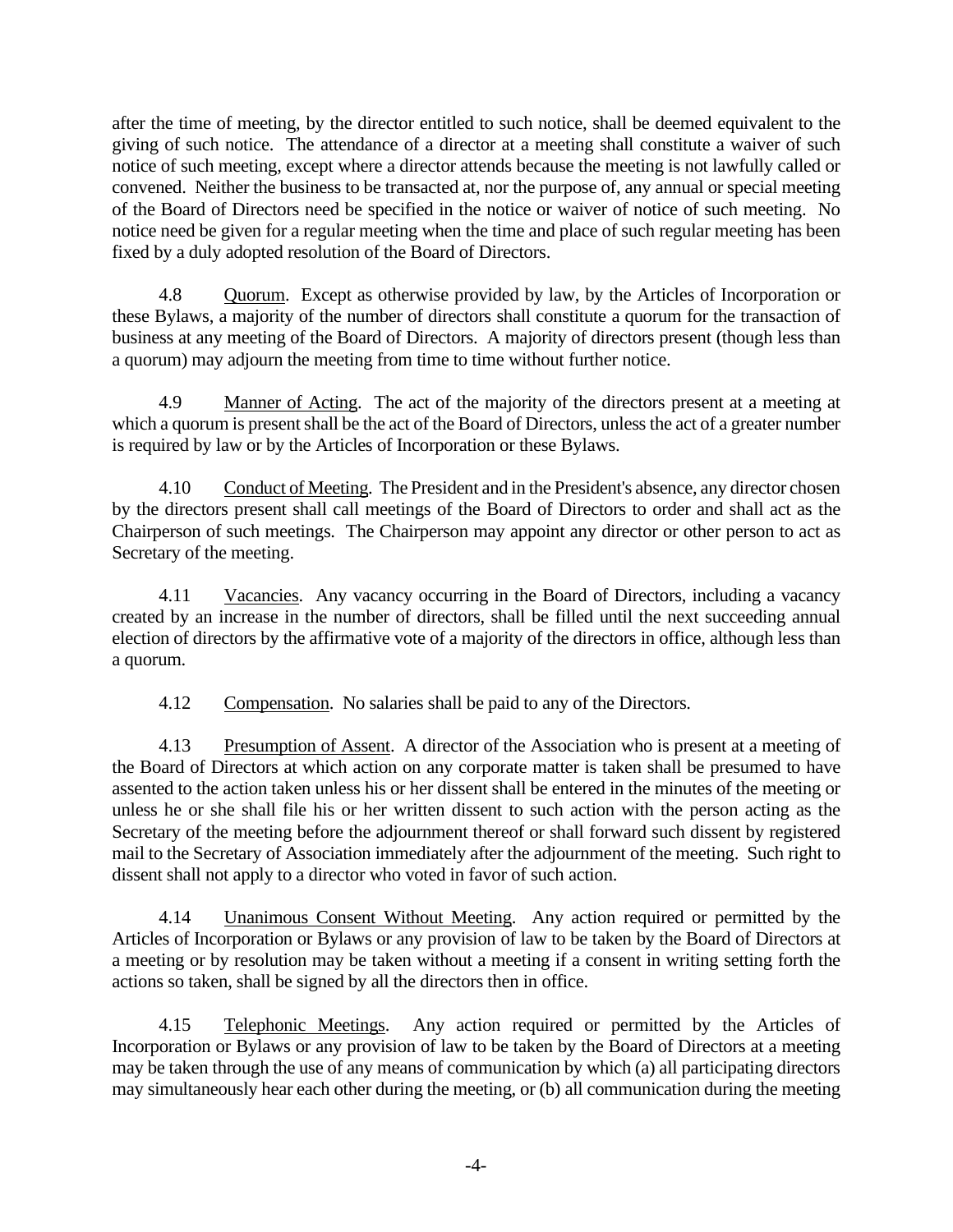is immediately transmitted to each participating director and each participating director is able to immediately send messages to all other participating directors.

## **ARTICLE V. OFFICERS**

5.1 Number and Qualifications. The officers of the Association shall consist of a President, a Vice President, a Secretary and a Treasurer and such other officers as determined by the Board of Directors. Any two or more offices may be held by the same person, except for the offices of President and Secretary, or President and Vice President.

5.2 Election and Term of Office. The initial officers of the Association shall be elected by a majority vote of the Board of Directors contemporaneously with the adoption of these Bylaws or as soon thereafter as practicable. Successor officers shall be elected by a majority vote of the Board of Directors at each annual meeting of the Board of Directors. Officers shall hold office until their successors are duly elected and qualified. An officer may serve consecutive terms in the same office.

5.3 Resignation or Removal. Any officer may resign at any time by filing a written resignation with the Secretary of the Association. Officers may be removed by the Board of Directors whenever in its judgment the best interests of the Association will be served thereby.

5.4 Vacancies. A vacancy in any office, by resignation or for any other reason, shall be filled by the Board of Directors for the unexpired portion of the term.

5.5 President. The President shall be the chief executive officer of the Association and shall perform all business and duties customarily pertaining to the office of President and such other duties as he or she may be directed to perform by resolution or majority vote of the Board of Directors. The President shall sign and/or countersign all bank checks or orders (or delegate the signing of such documents to subordinates under his or her direction and control), and shall execute, in the name of the Association, other significant documents and papers concerning the business of the Association.

5.6 Vice President. In the absence of the President or in the event of his or her death, inability or refusal to act, or in the event for any reason it shall be impracticable for him or her to act personally, the Vice President shall perform the duties of the President, and when so acting, shall have all the powers of and be subject to all the restrictions upon the President. The Vice President shall perform such other duties and have such authority as from time to time may be delegated or assigned to him or her by the President or by the Board of Directors. The execution of any instrument of the Association by the Vice President shall be conclusive evidence, as to third parties, of his or her authority to act in the stead of the President.

5.7 Secretary. The Secretary shall keep the minutes of all proceedings of the Board of Directors in books provided for that purpose, and shall keep such other books and papers as the Board of Directors may direct. The Secretary shall attend to the giving and serving of notices of all meetings of the Board of Directors and otherwise. When required, the Secretary shall execute with the President, in the name and on behalf of the Association, all contracts and instruments which have been first approved by the Board of Directors. The Secretary shall perform such additional duties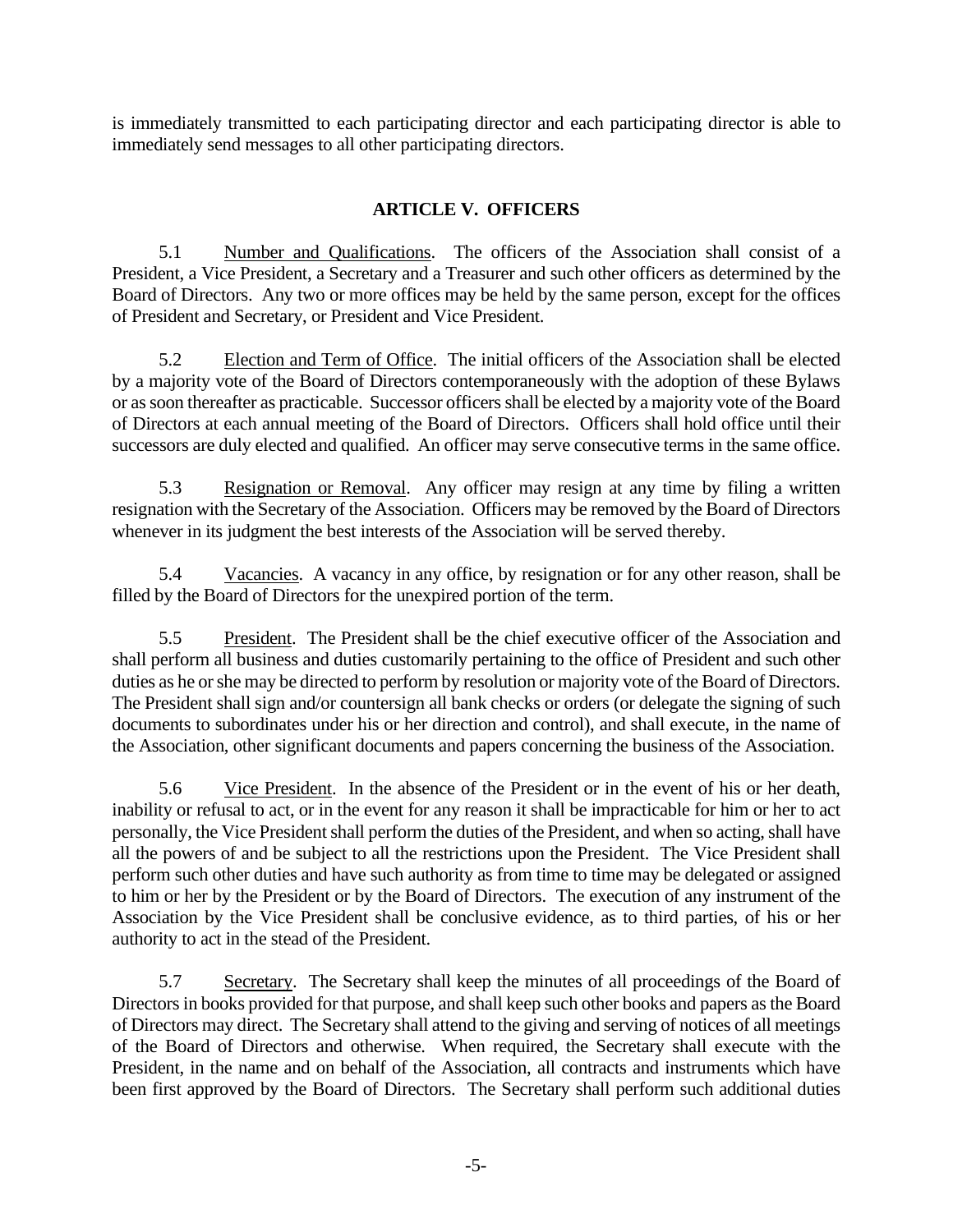connected with the operation of the Association customarily pertaining to the office of Secretary and as directed by the President or the Board of Directors.

5.8 Treasurer. The Treasurer shall receive and deposit all funds of the Association in the depository institution or institutions selected by the Board of Directors, which funds shall be withdrawn only by checks or orders executed in the name of the Association by the Treasurer and President (or subordinates under their direction and control). The Treasurer shall also account for all receipts, disbursements and balance on hand and report regarding the same when and as requested by the President or Board of Directors. The Treasurer shall perform such additional duties connected with the operation of the Association customarily pertaining to the office of Treasurer and as directed by the President or the Board of Directors.

5.9 Assistants and Acting Officers. The Board of Directors shall have the power to appoint any person to act as assistant to any officer, or as agent for the Association in his or her stead, or to perform the duties of such officer whenever for any reason it is impracticable for such officer to act personally, and such assistant or acting officer or other agent so appointed by the Board of Directors shall have the power to perform all the duties of the office to which he or she is so appointed to be assistant, or as to which he or she is so appointed to act, except as such power may be otherwise defined or restricted by the Board of Directors.

5.10 Salaries. No salaries shall be paid to any of the Principal Officers.

## **ARTICLE VI. INDEMNIFICATION**

6.1 Indemnification for Successful Defense. Within 20 days after receipt of a written request pursuant to Section 6.3, the Association shall indemnify a director or officer, to the extent he or she has been successful on the merits or otherwise in the defense of a proceeding, for all reasonable expenses incurred in the proceeding if the director or officer was a party because he or she is a director or officer of the Association.

6.2 Other Indemnification.

(a) In cases not included under Section 6.1, the Association shall indemnify a director or officer against all liabilities and expenses incurred by the director or officer in a proceeding to which the director or officer was a party because he or she is a director or officer of the Association, unless liability was incurred because the director or officer breached or failed to perform a duty he or she owes to the Association and the breach or failure to perform constitutes any of the following:

> (1) A willful failure to deal fairly with the Association in connection with a matter in which the director or officer has a material conflict of interest.

> (2) A violation of criminal law, unless the director or officer had reasonable cause to believe his or her conduct was lawful or no reasonable cause to believe his or conduct was unlawful.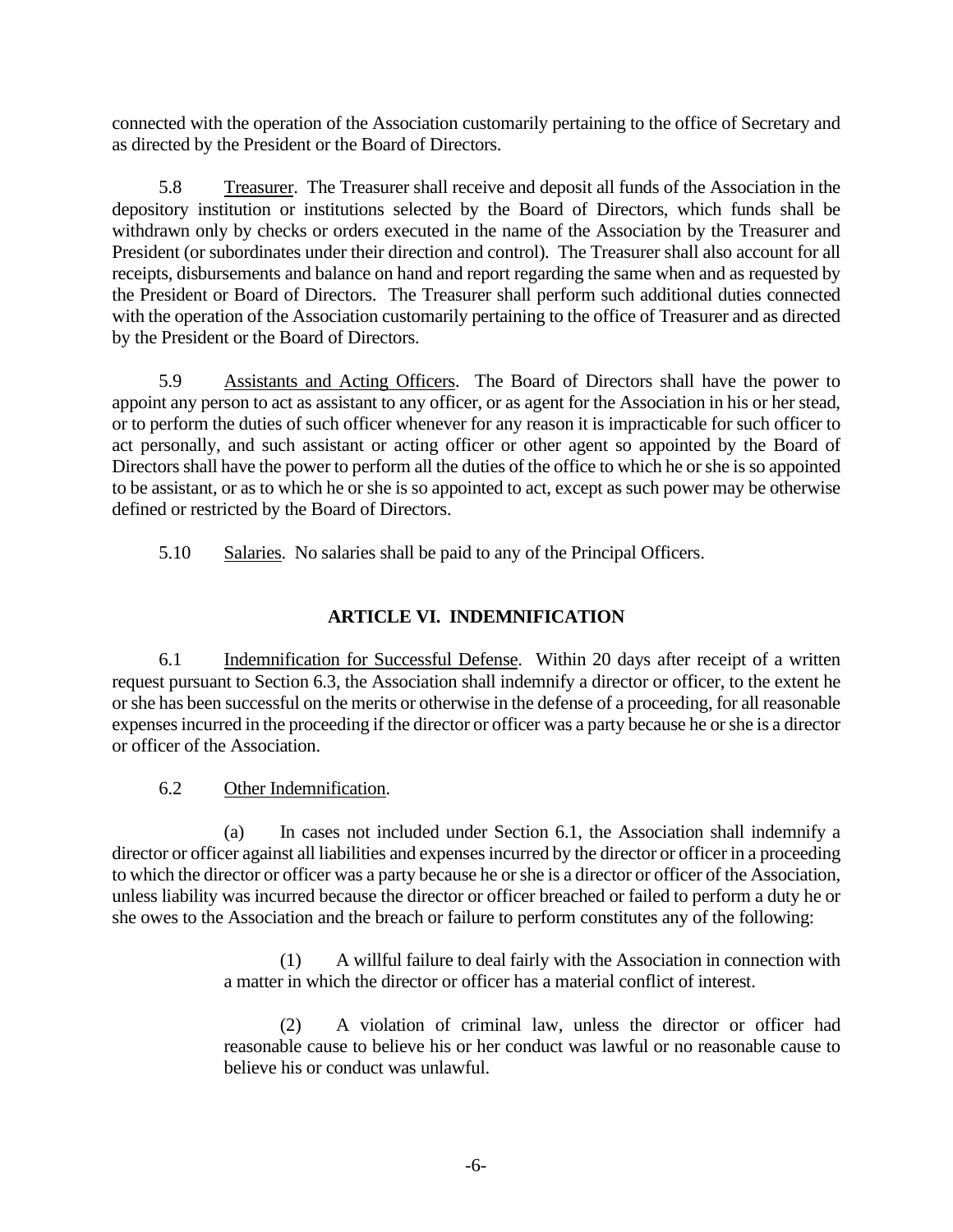(3) A transaction from which the director or officer derived an improper personal profit.

(4) Willful misconduct.

(b) Determination of whether indemnification is required under this Section shall be made pursuant to Section 6.5.

(c) The termination of a proceeding by judgment, order, settlement or conviction, or upon a plea of no contest or an equivalent plea, does not, by itself, create a presumption that indemnification of the director or officer is not required under this Section.

6.3 Written Request. A director or officer who seeks indemnification under Section 6.1 or 6.2 shall make a written request to the Association.

6.4 Nonduplication. The Association shall not indemnify a director or officer under Sections 6.1 or 6.2 if the director or officer has previously received indemnification or allowance of expenses from any person, including the Association, in connection with the same proceedings. However, the director or officer shall have no duty to look to any other person for indemnification.

### 6.5 Determination of Right to Indemnification.

(a) Unless otherwise provided by the Articles of Incorporation or by written agreement between the director or officer and the Association, any director or officer seeking indemnification under Section 6.2 shall select one of the following means for determining his or her right to indemnification:

> (1) By a majority vote of a quorum of the Board of Directors consisting of directors who are not at the time parties to the same or related proceedings. If a quorum of disinterested directors cannot be obtained, by majority vote of a committee duly appointed by the Board of Directors and consisting solely of two or more directors who are not at the time parties to the same or related proceedings. Directors who are parties to the same or related proceedings may participate in the designation of Owners of the committee.

> (2) By independent legal counsel selected by a quorum of the Board of Directors or its committee in the manner prescribed in sub. (1) or, if unable to obtain such a quorum or committee, by a majority vote of the full Board of Directors, including directors who are parties to the same or related proceedings.

> (3) By a panel of three arbitrators consisting of one arbitrator selected by those directors entitled under sub. (2) to select independent legal counsel, one arbitrator selected by the director or officer seeking indemnification and one arbitrator selected by the two arbitrators previously selected.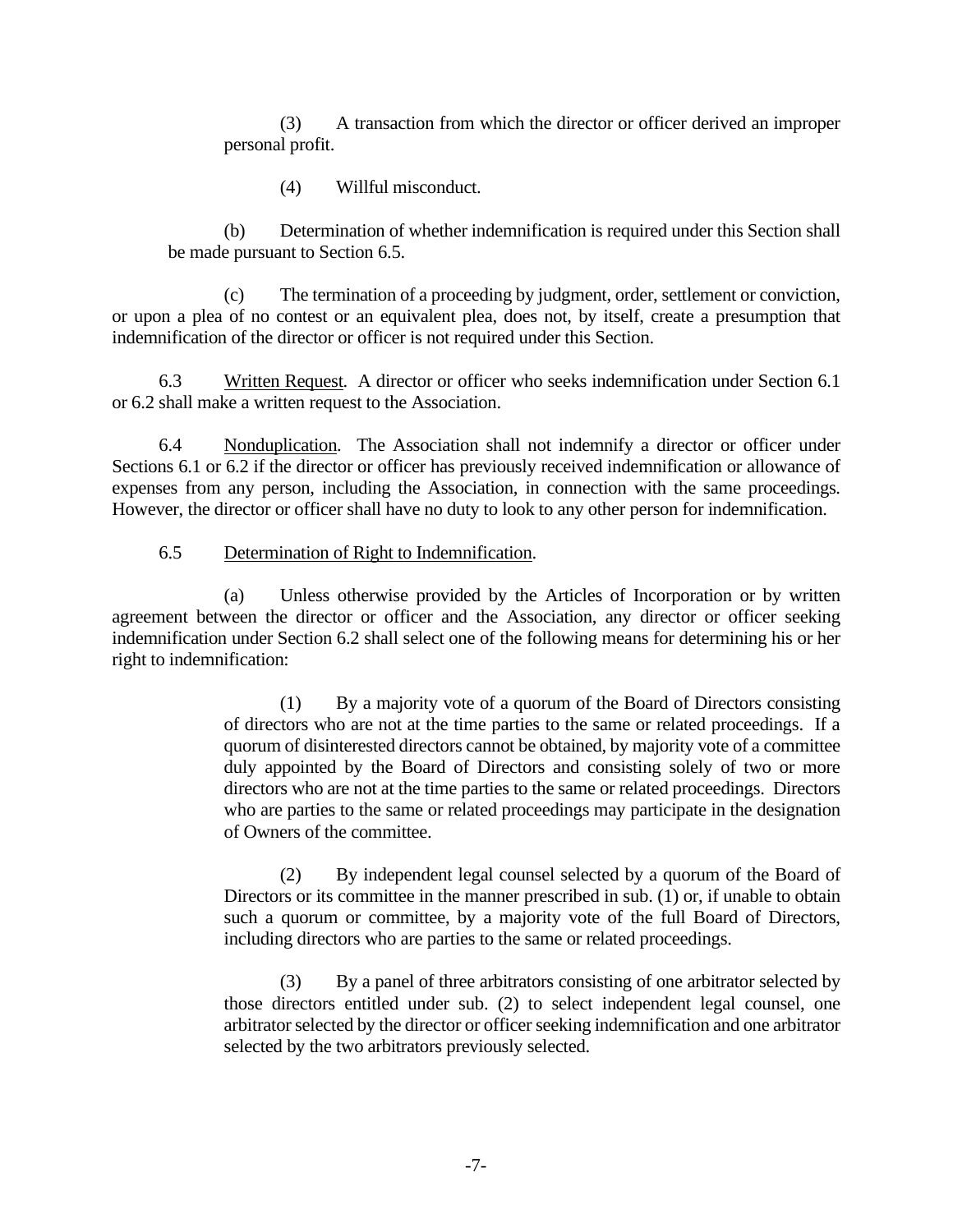(4) By an affirmative vote of the Owners at a meeting of the Owners in which a quorum is present.

(5) By a court under Section 6.8.

(6) By any other method provided for in any additional right to indemnification permitted under Section 6.7.

(b) In any determination under sub. (a), the burden of proof shall be on the Association to prove by clear and convincing evidence that indemnification under Section 6.2 should not be allowed.

(c) A written determination as to a director's or officer's right to indemnification under Section 6.2 shall be submitted to both the Association and the director or officer within 60 days of the selection made under sub. (a).

(d) If it is determined that indemnification is required under Section 6.2, the Association shall pay all liabilities and expenses not prohibited by Section 6.4 within 10 days after receipt of the written determination under sub. (c). The Association shall also pay all expenses incurred by the director or officer in the determination process under sub. (a).

6.6 Expenses as Incurred. Within 10 days after receipt of a written request by a director or officer who is a party to a proceeding, the Association shall pay or reimburse his or her reasonable expenses as incurred if the director or officer provides the Association with all of the following:

(a) A written affirmation of his or her good faith belief that he or she has not breached or failed to perform his or her duties to the Association.

(b) A written undertaking, executed personally or on his or her behalf, to repay the allowance to the extent that it is ultimately determined under Section 6.5 that indemnification under Section 6.2 is not required and that indemnification is not ordered by a court The undertaking under this subsection shall be an unlimited, general obligation of the director or officer and may be accepted without reference to his or her ability to repay the allowance. The undertaking may be secured or unsecured.

6.7 Nonexclusivity.

(a) Except as provided in sub. (b), Sections 6.1, 6.2 and 6.6 do not preclude any additional right to indemnification or allowance of expenses that a director or officer may have under any of the following:

(1) The Articles of Incorporation;

(2) A written agreement between the director or officer and the Association;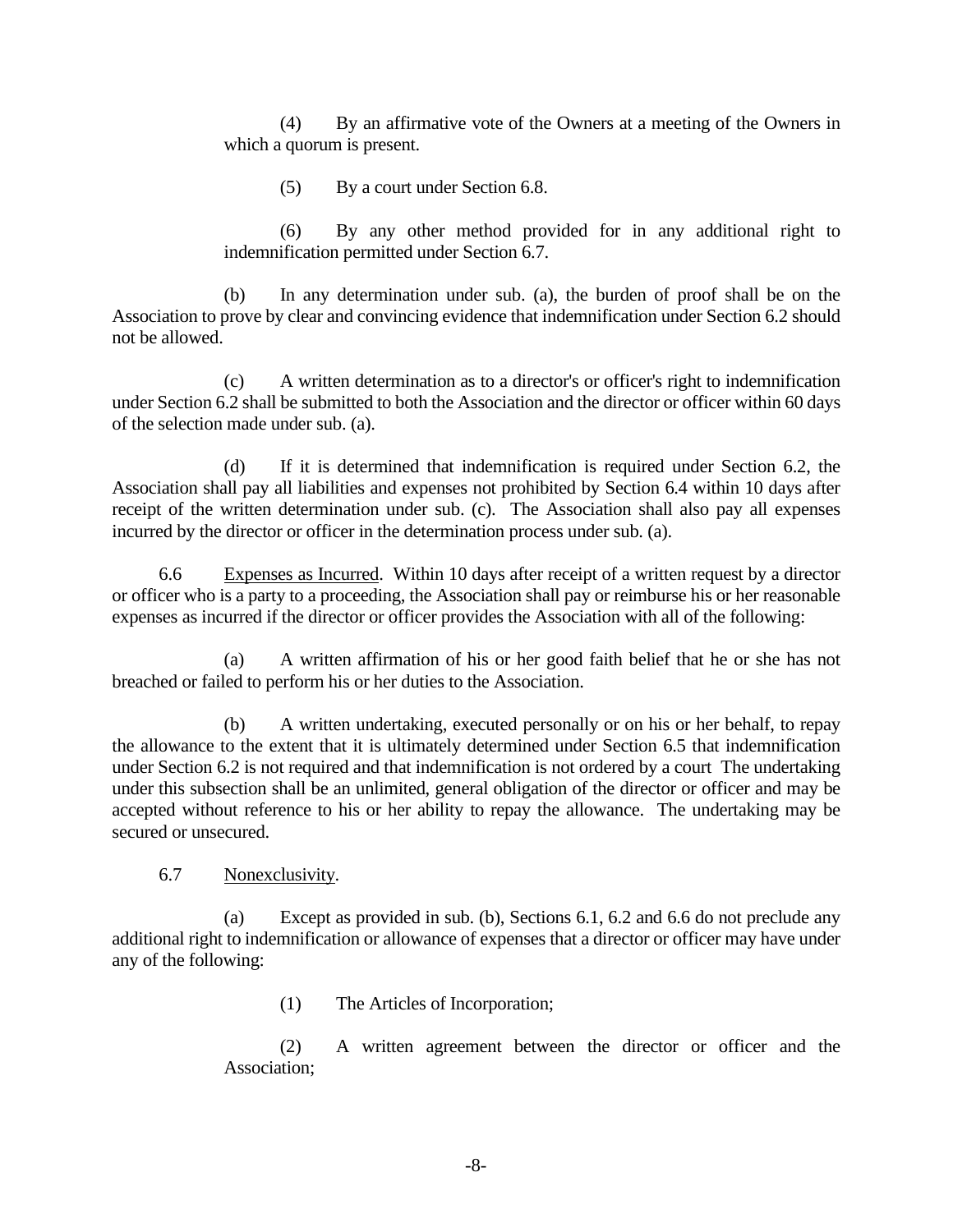- (3) A resolution of the Board of Directors; and
- (4) A resolution of the Members of the Association.

(b) Regardless of the existence of an additional right under (a), the Association shall not indemnify a director or officer, or permit a director or officer to retain any allowance of expenses, unless it is determined by or on behalf of the Association that the director or officer did not breach or fail to perform a duty he or she owes to the Association which constitutes conduct under Section 6.2(a)(1), (2), (3) or (4). A director or officer who is a party to the same or related proceedings for which indemnification or an allowance of expenses is sought may not participate in a determination under this subsection.

(c) Sections 6.1 to 6.11 do not affect the Association's power to pay or reimburse expenses incurred by a director or officer in any of the following circumstances:

(1) As a witness in a proceeding to which he or she is not a party.

(2) As a plaintiff or petitioner in a proceeding because he or she is or was an employee, agent, director or officer of the Association.

### 6.8 Court-Ordered Indemnification.

(a) Except as provided otherwise by written agreement between the director or officer and the Association, a director or officer who is a party to a proceeding may apply for indemnification to the court conducting the proceeding or to another court of competent jurisdiction. Application may be made for an initial determination by the court under Section 6.5(a)(5) or for review by the court of an adverse determination under Section 6.5(a)(1), (2), (3) or (5).

6.9 Indemnification of Employees or Agents. The Association may indemnify and allow reasonable expenses of an employee or agent who is not a director or officer to the extent provided by the Articles of Incorporation or Bylaws by general or specific action of the Board of Directors or by contract.

6.10 Insurance. The Association may purchase and maintain insurance on behalf of an individual who is an employee, agent, director or officer of the Association against liability asserted against or incurred by the individual in his or her capacity as an employee, agent, director or officer, or arising from his or her status as an employee agent, director or officer, regardless of whether the Association is required or authorized to indemnify or allow expenses to the individual against the same liability under Sections 6.1, 6.2, 6.5, 6.7 and 6.9.

6.11 Liberal Construction. In order for the Association to obtain and retain qualified directors and officers, the foregoing provisions shall be liberally administered in order to afford maximum indemnification of directors and officers and, accordingly, the indemnification above provided for shall be granted in all cases unless to do so would clearly contravene applicable law, controlling precedent or public policy.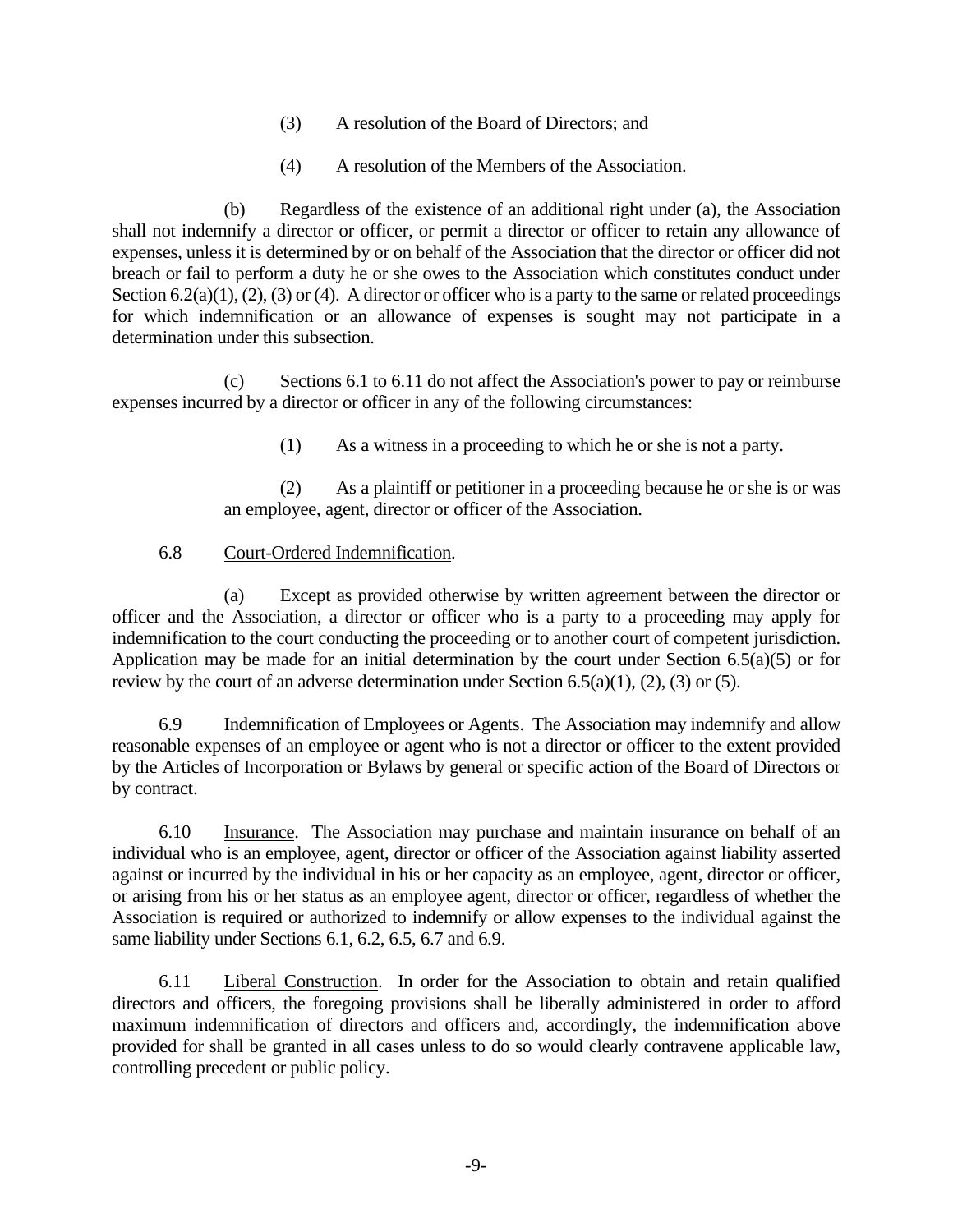## **ARTICLE VII. CONTRACTS AND FINANCIAL MATTERS**

7.1 Contracts. The Board of Directors may authorize any officer or officers, agent or agents, to enter into any contract or execute or deliver any instrument in the name of and on behalf of the Association, and such authorization may be general or confined to specific instances. No contract or other transaction between the Association and one or more of its directors or any other Association, firm, association, or entity in which one or more of its directors or officers are financially interested, shall be either void or voidable because of such relationship or interest or because such director or directors are present at the meeting of the Board of Directors or a committee thereof which authorizes, approves or ratifies the contract or transaction, if (1) the fact of such relationship or interest is disclosed or known to the Board of Directors which authorizes, approves or ratifies the contract or transaction by a vote or consent sufficient for the purpose without counting the votes or consents of such interested Directors; or (2) the fact of such relationship or interest is disclosed or known to the Owners, which authorize, approve or ratify such contract or transaction; or (3) the contract or transaction is fair and reasonable to the Association. Common or interested directors may be counted in determining the presence of a quorum at a meeting of the Board of Directors which authorizes, approves or ratifies such contract or transactions, but such interested directors shall abstain from any vote to authorize, approve or ratify such contract or transaction.

7.2 Loans. No indebtedness for borrowed money shall be contracted on behalf of the Association and no evidence of such indebtedness shall be issued in its name unless authorized by or under the authority of a resolution of the Board of Directors. Such authorization may be general or confined to specific instances.

7.3 Checks, Drafts, Etc. All checks, drafts or other orders for the payment of money, notes or other evidence of indebtedness issued in the name of the Association shall be signed by any officer of the Association or an agent of the Association duly appointed for the purpose.

7.4 Deposits. All funds of the Association not otherwise employed shall be deposited from time to time to the credit of the Association in such banks, trust companies or other depositories as may be selected by or under the authority of a resolution of the Board of Directors.

7.5 Budget. The Board of Directors shall cause to be prepared for the Board's approval, prior to the start of each fiscal year of the Association, an annual budget for the Association as set forth in Section 4.2 of the Declaration.

7.6 Assessments. Assessments levied by the Association, including monthly installments thereof, shall be paid by each Owner. If any payment is not received within ten (10) days of its due date, such assessment shall accrue interest at the rate of twelve percent (12%) per annum until paid in full. In addition to such interest, an administrative fee of \$100.00 shall be assessed against the delinquent Owner to help defray administrative expense incurred by the Association in pursuing collection. The Association shall further have all rights and remedies available at law or equity to pursue collection of delinquent assessments including the right to file a lien against the property of the delinquent Owner as set forth in Article XI of these Bylaws.